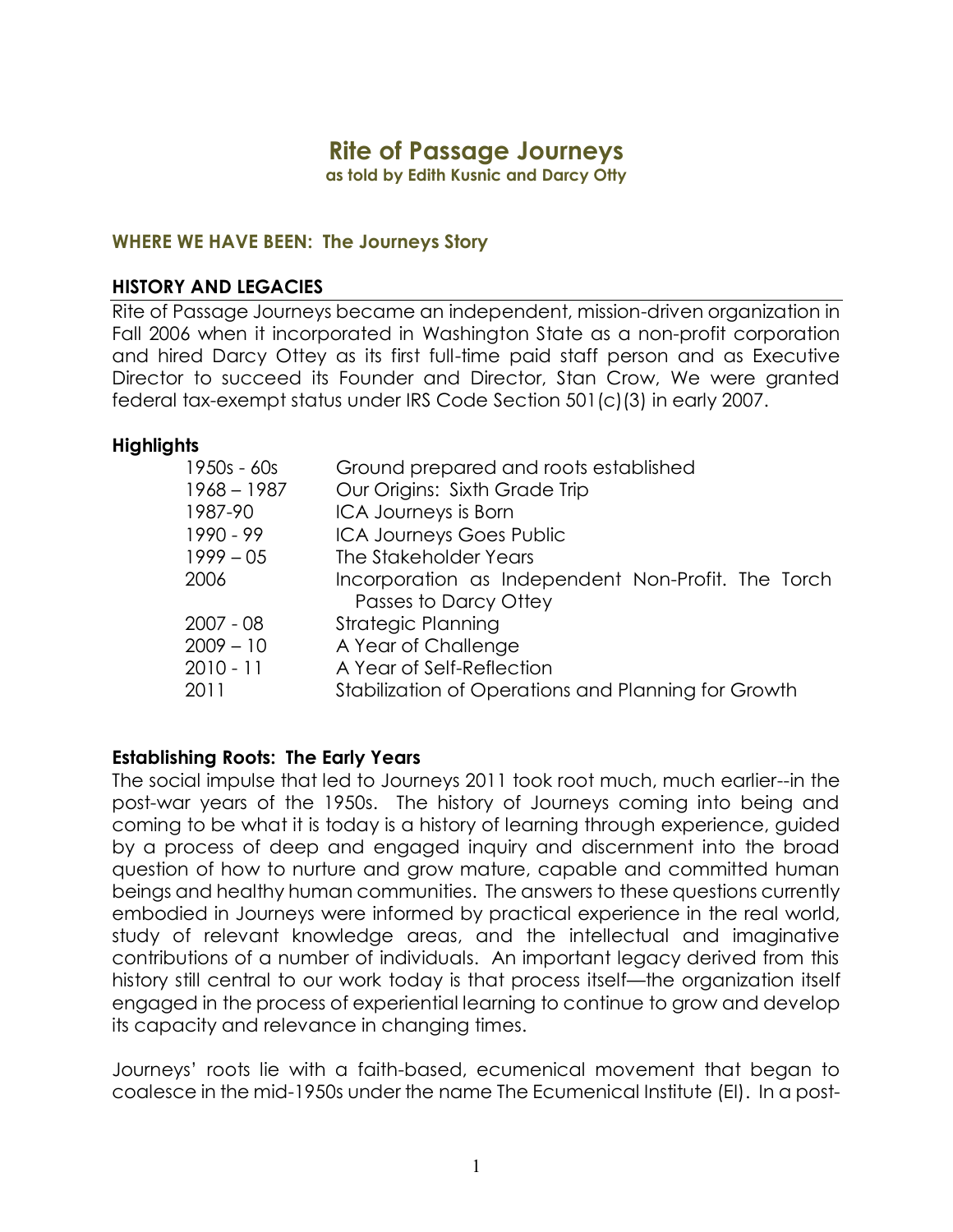war world learning to cope with the new reality of the atomic bomb with memories of the horrors and deprivations of the war still fresh, and a culture beginning to extol the virtues of consumerism as Madison Avenue's advertising efforts gained a new power to shape culture. Through the new medium of television, people of many faiths began to come together to ask themselves to forge a path for people of faith to respond to these conditions and the deep human questions they raised.

The EI explored deeply questions relating to creating healthy communities on many different levels. It experimented with collaborative and participatory methods of self-governance and extended these toward working with communities to help them develop the processes effective for their own selfdevelopment. Eventually, the EI began to work under the name of the Institute of Cultural Affairs (ICA), the name chosen when the group became an international NGO, extending its community development work to many other countries.

## **Early Sprouts: The Sixth Grade Trip**

.

The branch of this original enterprise that grew to become Journeys today sprouted in 1968 with the development of a stand-alone initiatory program for the 6th grade youth of the North American community of the ICA. Having discovered through their work cross-culturally that the healthiest communities had intact rites of passage for their youth,, ICA members determined that they needed to provide such an experience for their own youth. This first initiation program was called The Sixth Grade Trip.

Over the next nineteen years, the Sixth Grade Trip became an institution for ICA youth and developed under the guidance of committed ICA staff members. ICA youth were initiated in a multitude of remote North American locales over the years, including backcountry terrain in Colorado, Montana, Northern Labrador and Boundary Waters and Mexico. In the Eighties, Stan Crow took leadership of the program, bringing to it his experience of the native practice of vision quests; his knowledge of rites of passage cross-culturally; a love of ritual; a background in drama; a love of nature and understanding of the power of nature to both heal and teach; deep commitments to empowering others, bringing meaning and purpose to human life, and building community; and tireless work,

#### **Journeys Transplanted to New Soil**

In 1987, Stan and Carol Crow brought the program to the Northwest, settling in Bothell, Washington where, with others, he founded Songaia on whose land he established a base camp from which to operate Journeys and began to build a Pacific Northwest-based wilderness rite of passage curriculum to serve youth aged 11-18. By 1990 Stan brought the program to the public under the auspices of the ICA and under the name, ICA Journeys. During the 1990s, Stan built a national reputation for his work with youth rites of passage and developed a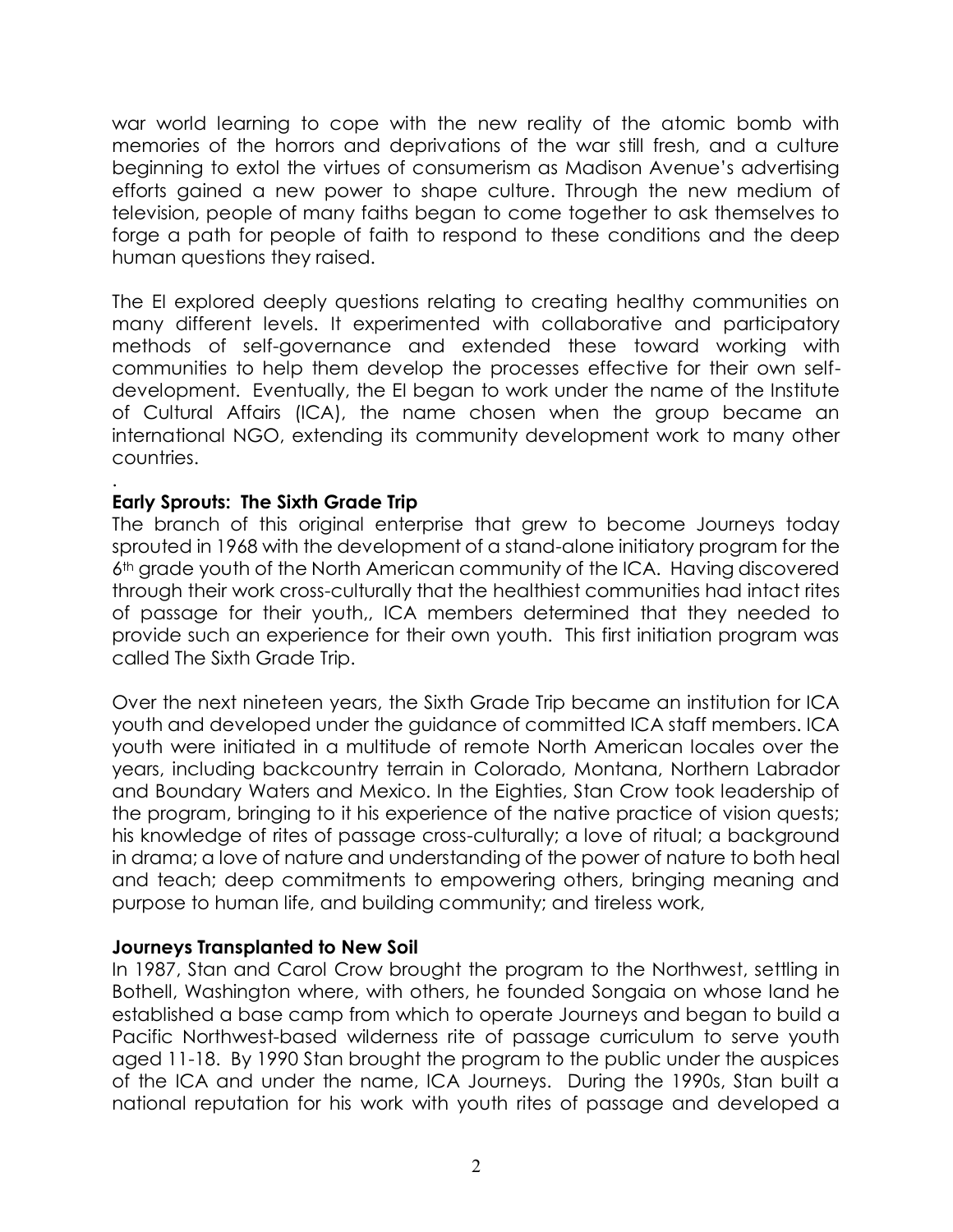number of collaborative relationships with individuals and groups committed to restoring rites of passage to the culture and developing contemporary practices to deepen connections with the self, community, nature and the Sacred.

By 1999, programs had grown as had the work of producing them. Additionally, a number of young people who, having served as program mentors, began to express interest in growing and developing Journeys. Finally, the operation of Journeys had begun to exceed Stan's capacity and, entering his elder years, he knew he had to plan for the future. Additionally, the ties to the ICA had begun to weaken as the ICA moved in different directions and was distant geographically.

## **Raising Young Plants**

During Fall 1999, Stan convened a Stakeholder's Group to begin to share leadership for Journeys and plan for its long-term sustainability. Although this team began as a network of about 25 staff, alumni, and other interested stakeholders who shared Stan's devotion and dedication towards organizational sustainability, over time it settled into a core group of about eight people who worked with Stan to guide and nurture Journeys.

In an attempt to re-strengthen the ties to Journeys, the ICA subsidized part-time salaries for staff associates to work with Stan from 2001 to 2004. Darcy Ottey worked in this capacity in 2001-02, Amara Oden 2002-03 and Edith Kusnic 2003- 04. When that subsidy ended in late 2004, Stan and Edith carried Journeys without pay for another year. By mid-2005 we had to face the question of whether the time for Journeys had passed or whether we had the energy to reinvigorate it.

Our answer was a resounding "Yes!"; and we began to make plans to form a nonprofit organization independent of the ICA. When Rite of Passages Journeys officially separated from ICA in 2006 under the visionary guidance of its founding Board, it was with the clear intent that the organization needed to develop a broader image of the organization's mission and mandate, create a stronger presence in the world, grow into a year-round operation and carry the torch forth into a new era of rite of passage programming.

#### **Growing toward Maturity: Independence and Professional Competence**

This intent and decision was made possible by Darcy Ottey, an original member of the Stakeholder's Group, agreeing to take on the new role of Executive Director for Journeys. This allowed Stan to step back from the operations of Journeys and move into an *emeritus* role. In 2006 Journeys incorporated as a nonprofit corporation in the State of Washington and thus began the years of developing Journeys into an organization that can exist independent of any particular person.

Journeys' accomplishments since 2006 are impressive as Darcy guided Journeys along this path. Through these years she gathered a small staff and together with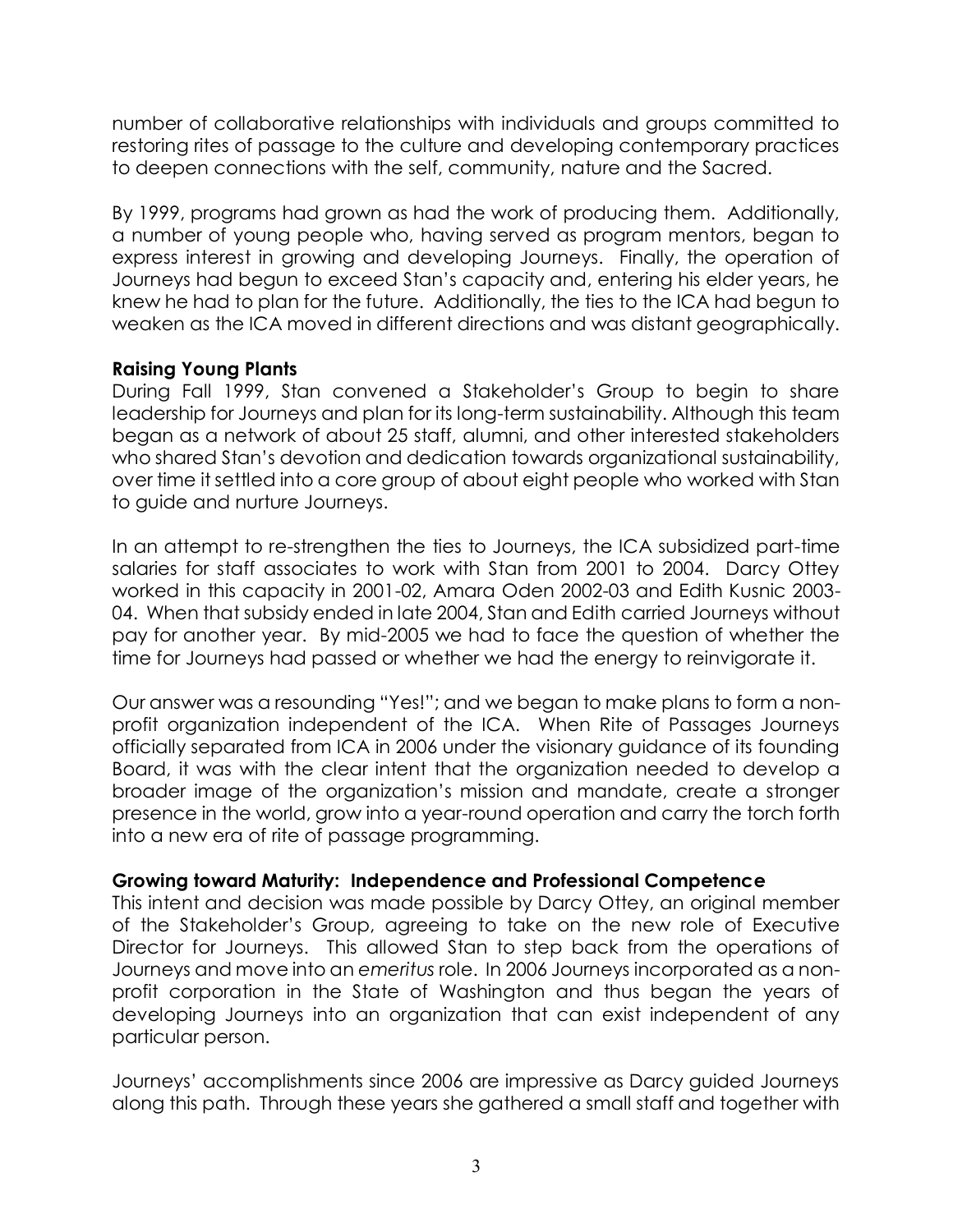them built an administrative infrastructure; strengthened program quality, consistency and safety; created professional marketing, fund-raising and outreach materials;' and cultivated an expanding community of support, including a strong donor base.

She also worked with the Board and several advisors to engage iterative conversations that have evolved the vision of Journeys' future and guided Journeys' organizational development. The first of these, the strategic planning process in 2007-08, identified four broad areas of strategic development required of that vision that have continued to guide us:

- Broaden Curriculum and Programs
- Grow a Professional Infrastructure
- Deepen and Articulate Knowledge
- Widen Circles of Influence

This process also resulted in the following Seven-Year Vision adopted by the Board in 2008:

*Rite of Passage Journeys will have a well-developed, in-depth, teaching/training program of rite of passage methods. Strategically using our energy and resources, we will respond to the life span initiatory needs and opportunities with innovative program offerings while keeping our youth programs vital and core. We will educate ourselves and others about the cultural importance and nature of rite of passage experiences and their role in revitalizing culture. We will tell our story of who we are and what we do in such a way that others understand and see value in what we do. We will find our place and role in the larger communities of cultural transformation to heal our planet. We will nurture a strong community of Journeys students, alumni, staff, parents, and supporters. We will have the resources we need to do quality work. We will attract, train, and retain high-quality mentors and teachers who embody our values to deliver our mission.*

Darcy's work at Journeys also helped begin to build the foundations of intellectual clarity and the ability to transfer and expand our knowledge to new arenas. Working with others, she was instrumental in helping Journeys articulate its Theory of Change and to clarify and articulate program outcomes (with Emily Pease); to develop a comprehensive "Coming of Age for Communities" manual (with Edith Kusnic); and to develop two new adult programs -- Stepping into Elderhood (with Stan Crow, Fred Lanphear and Edith Kusnic) and The Art of Ritual Leadership (with Randy Morris).

#### **Stormy Weather**

Our smooth pathway forward was interrupted in 2009 when Journeys experienced two important setbacks, one economic and one emotional. The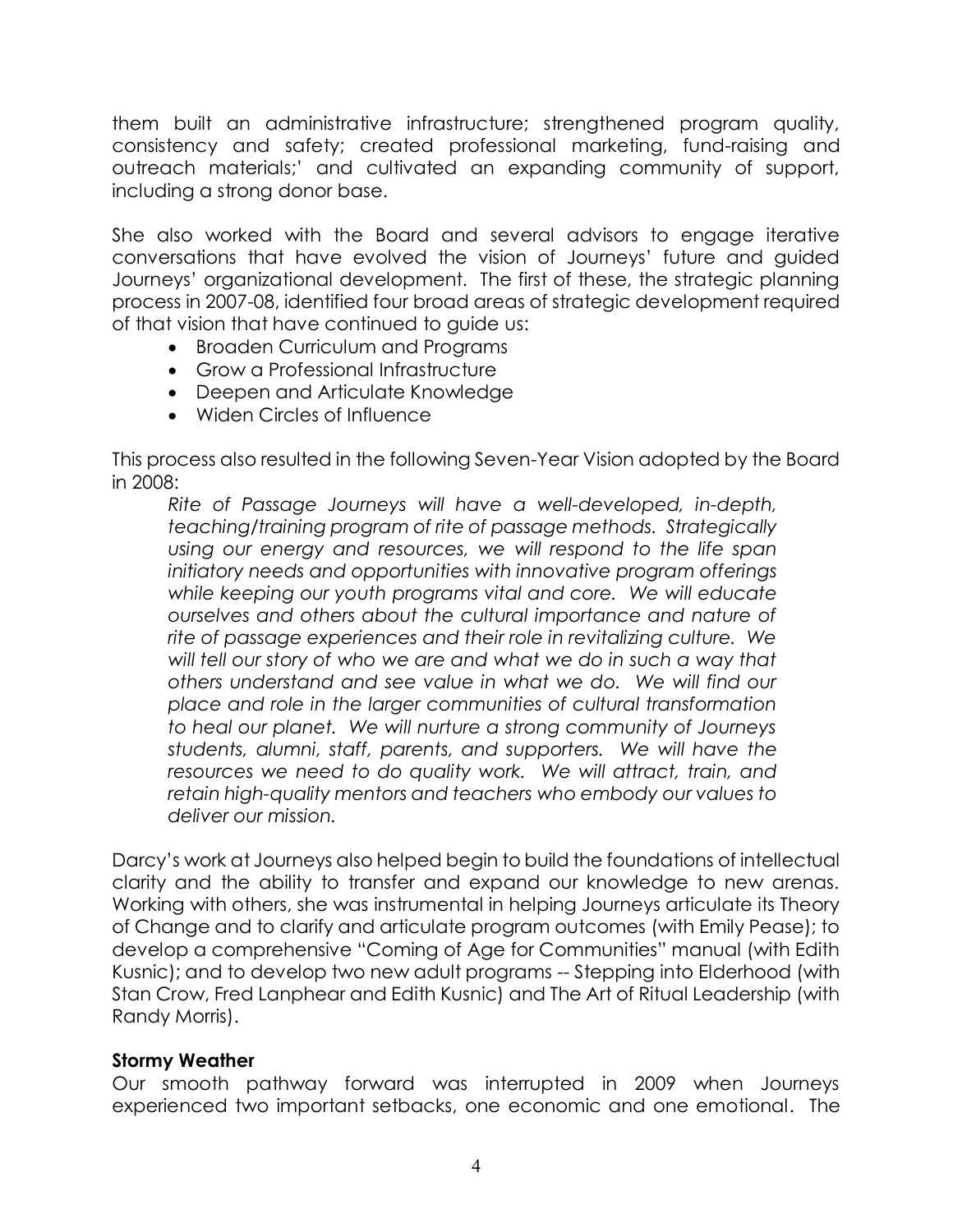effects of the national economic recession reached us and we had to make budget cutbacks in response, causing us to reconsider our growth trajectory. We also suffered the loss of our founder and mentor, Stan Crow, whose sudden death in November 2009 soon taught us we were in the midst of our own rite of passage.

Each of these events was instrumental in fostering a deep level of organizational reflection and strategic thinking and challenged us to develop a more realistic approach to moving toward the future. The events and conditions encountered in 2009 precipitated an intensive short-term self-study, the Future Journeys Project, during the spring and summer of 2010. Its task was to begin to make the course correction needed.

Even as we struggled with these new realities, another factor drove us during this time of transition – a growing sense of urgency for bringing our work to greater fruition as we began to see more clearly the global and cultural rite of passage of a world in great distress.

Several key conclusions arose through the deliberations of the Future Journeys Task Force and the Board:

- We need a fundamental change in business strategy. Although we had grown larger and more professional in many ways, the continued lack of adequate resources had put too great a burden on staff.
- We possess a huge legacy of intellectual property and the key to future growth is translating that intellectual property into revenue-generating products, i.e., curriculum and written materials.
- Adult programs, both experiences for individuals and training in our methods and knowledge, represent the direction for growth at Journeys.

Taken together, these conclusions led us to new clarity about our way forward - that future choices should be guided by a new principle: that Journeys must be **"healthy, viable and sustainable."**

To begin applying that principle, we devised an interim year strategy including an interim staffing plan, a modified governance structure, and a "no-growth" budget for 2010-11 to carry through operations and lay the foundation for growth in adult programming. We also committed to on-going self-assessment analysis, and business planning to find the long-term strategy for becoming healthy, viable and sustainable.

Today we stand with greater clarity and self-understanding to move into the future. We remain passionate in believing that delivering transformative personal and cultural rite of passage experiences and teaching others to do the same is vital work needed to renew, strengthen and reintegrate the relationship between the self, the sacred, nature and the community in the world and is work that the